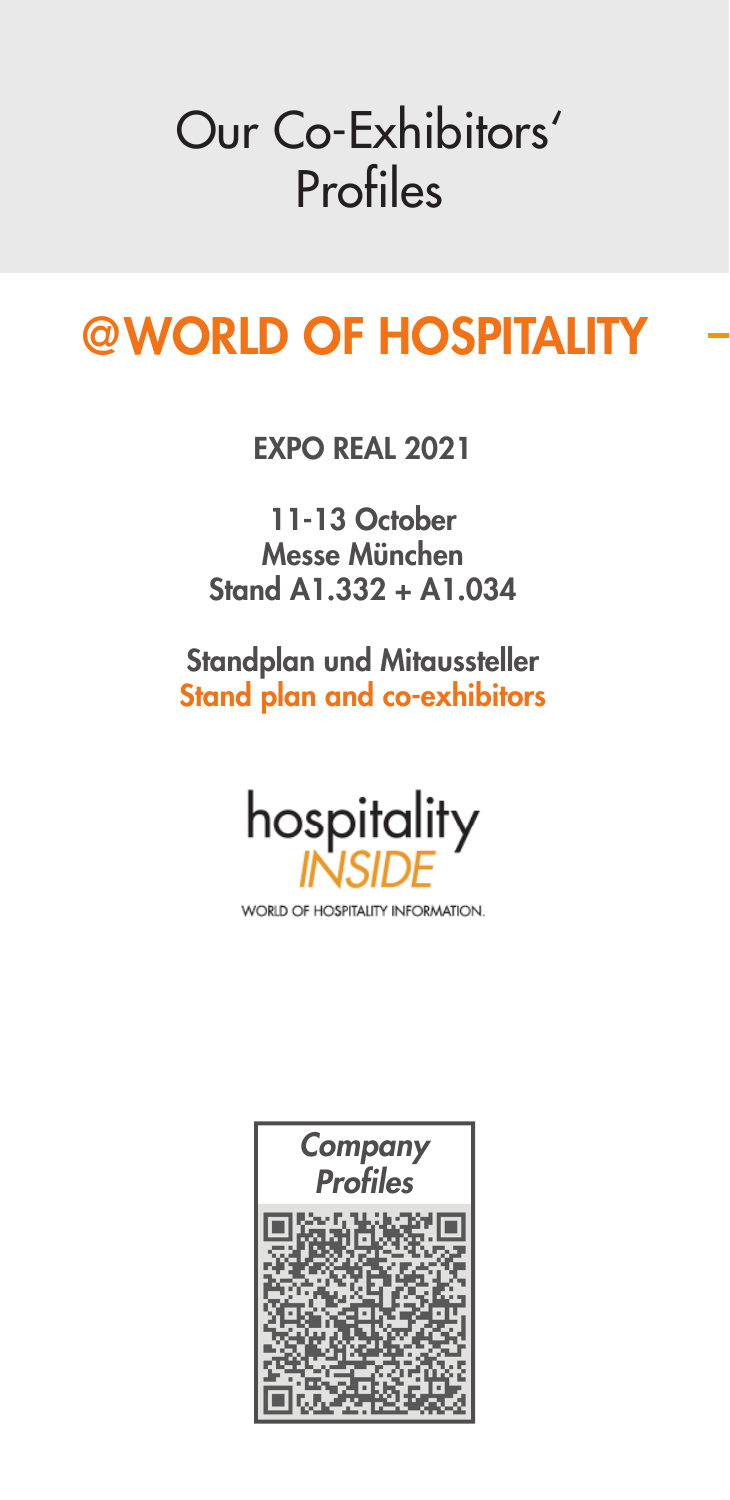**Operator** 



ACHAT Hotels Mannheim EchtGut@achat-hotels.com www.achat-hotels.com

A1.332

#### Wir sind:

Ein echt guter und professioneller Hotelbetreiber auf Wachstumskurs mit derzeit 36 Hotels (4.200 Zimmer) in Deutschland und Ungarn.

# Wir bieten:

Gemäß unseres Slogans "Echt Gut" bieten wir eine neu entwickelte Marke. Wirtschaftlich garantieren wir eine bonitätsstarke Zusammenarbeit.

#### Wir suchen:

Bestandshotel-Objekte für die Marke ACHAT und Hotel-Neubauten zur Expansion der Marke LOGINN Hotels by  $ACHAT$ 

# We are:

A professional hotel operator on a growth course with currently 36 hotels (4.200 rooms) in Germany and Hungary.

# We offer:

According to our slogan "Really Amazing" we offer a newly developed brand promise. Economically we guarantee a credit-strong co-operation.

# We are looking for:

Hotel operating opportunities, either existing hotels for the brand ACHAT or newly build hotels to expand the brand LOGINN Hotels by ACHAT.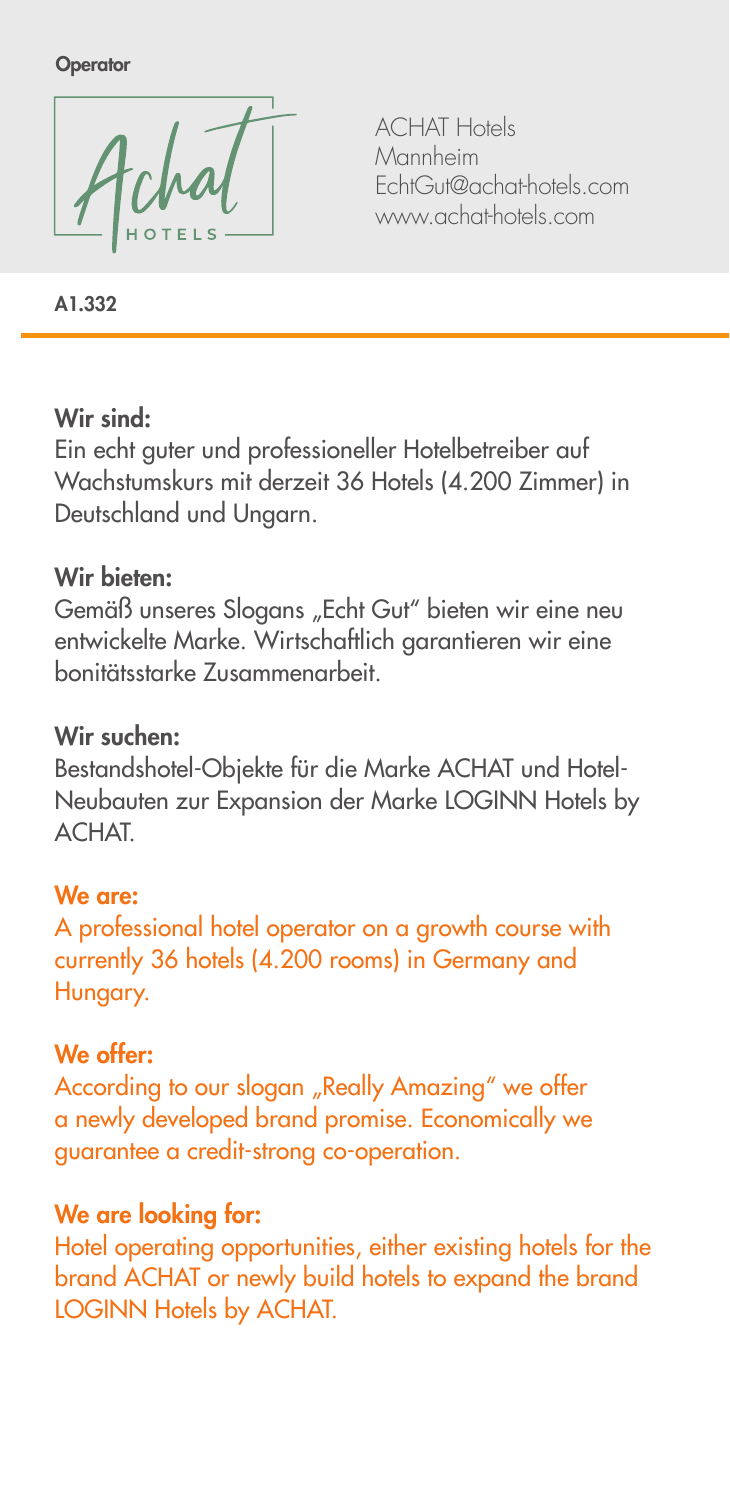

Choice Hotels Amsterdam/London/ Munich/Paris development.europe@choicehotels.com www.joinchoicehotels.com

A1.332

Wir sind:

Franchisegeber für 7.100 Hotels in mehr als 40 Ländern, eine der weltweit größten Hotelgruppen.

#### Wir bieten:

Ascend Hotel Collection<sup>™</sup>, Clarion<sup>™</sup>, Quality<sup>™</sup> und Comfort™. Wir stellen eine große Auswahl an Unterkünften für verschiedene Gästewünsche zur Verfügung: Upscale bis Midscale Hotels. Globaler Vertrieb und Support. Flexibilität und Individualität für die Bedürfnisse jedes Hotelbesitzers.

#### Wir suchen:

Individuelle Hotels, Hotelbetreiber, Hotelentwickler, Neubau Projekte, Investoren, Partner, die ihre Expansion mit der Unterstützung einer Franchise-Hotelgruppe vorantreiben wollen.

#### We are:

Franchisor for 7,100 hotels in more than 40 countries, one of the largest hotel groups in the world.

#### We offer:

Ascend Hotel Collection<sup>™</sup>, Clarion<sup>™</sup>, Quality<sup>™</sup> and Comfort™. Brands that provide a spectrum of lodging choices to meet our guests' needs; from upscale to midscale hotels. Global distribution and support. Flexibility and individuality to fit the hotel owner's needs.

# We are looking for:

Individual hotels, hotel operators, hotel developers, newbuilt projects, investors, and generally speaking, partners willing to speed-up their growth with the support of a value-add Franchise hotel group.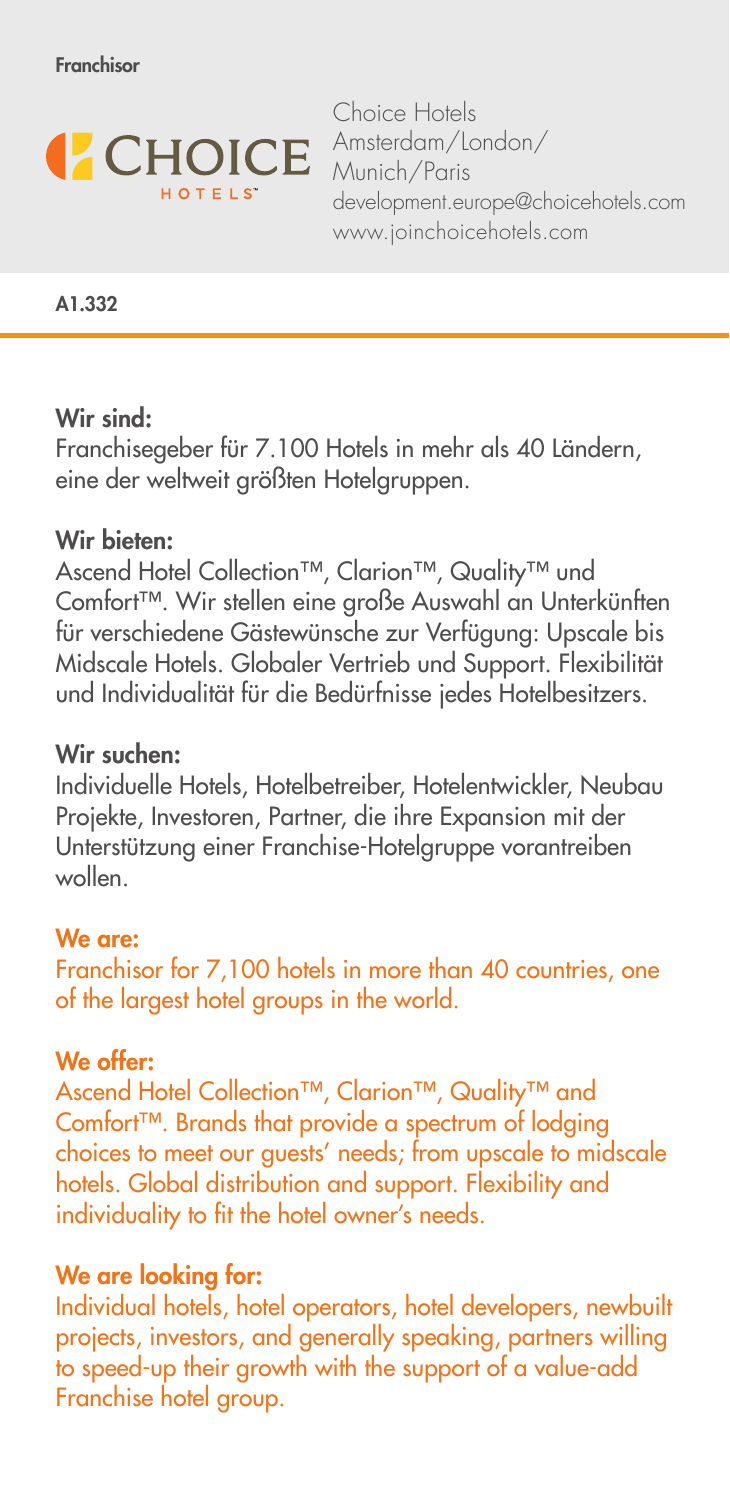# **DREES &** SOMMER

Drees & Sommer Hamburg/Stuttgart hospitality@dreso.com www.dreso.com

A1.332

#### Wir sind:

Immobilienberatungs- und Projektmanagement-Unternehmen.

#### Wir bieten:

Ganzheitliche Entwicklungs- und Realisierungsberatung sowie das dazugehörige Projektmanagement, Planung, Controlling, Facility Management, Energie- und Nachhaltigkeitsberatung.

#### Wir suchen:

Hotelentwickler, -investoren, -eigentümer, -pächter, -betreiber, wie z.B. Hotelkonzerne, Franchisenehmer

#### We are:

Real Estate Consulting and Project Management Organization.

#### We offer:

Integrated development consulting, overall implementation, process including project management, planning, facility management as well as energy and sustainability consulting and overall controlling.

# We are looking for:

Hotel developers, investors, owners, leaseholders, operators, e.g. hotel groups, franchisees.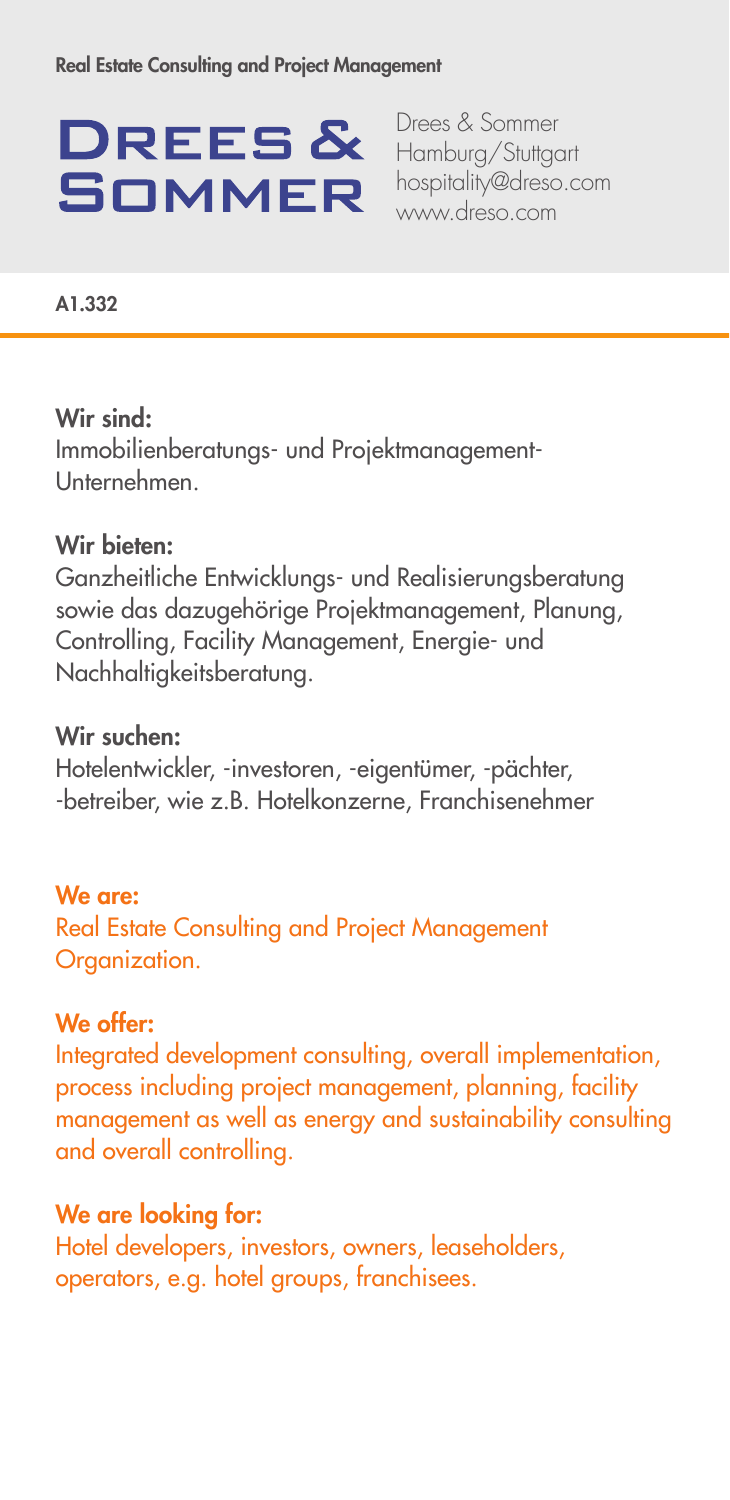# **ENGEL&VÖLKERS HOTEL CONSULTING**

Engel & Völkers Hotel Consulting Hamburg hotelconsulting@ engelvoelkers.com www.engelvoelkershotel.com

A1.332

#### Wir sind:

Die Experten für Hoteltransaktionen und Beratung rund um Hotels im nationalen und globalen Engel & Völkers Netzwerk. Wir bestehen aus einem interdisziplinären Team mit langjähriger Erfahrung in der internationalen Hotelberatung.

#### Wir bieten:

Einen umfassenden Beratungsansatz, mit dem wir Investoren, Betreiber und Entwickler über den gesamten Lebenszyklus des Hotels unterstützen.

#### Wir suchen:

Hotelentwickler, Investoren und Hotelbetreiber, denen wir mit unserer Expertise einen Mehrwert bieten können.

#### We are:

Engel & Völkers Hotel Consulting is the single point of contact in the Engel & Völkers network that combines the company´s global hotel activities. Our interdisciplinary team of experts bundles more than 50 years of experience in international hotel consulting and marketing.

#### We offer:

We support investors, operators and developers comprehensively and accompany our clients along the entire life cycle of a hotel.

#### We are looking for:

Hotel developers, investors as well as operators whom we support with our expertise in advisory or transaction mandates.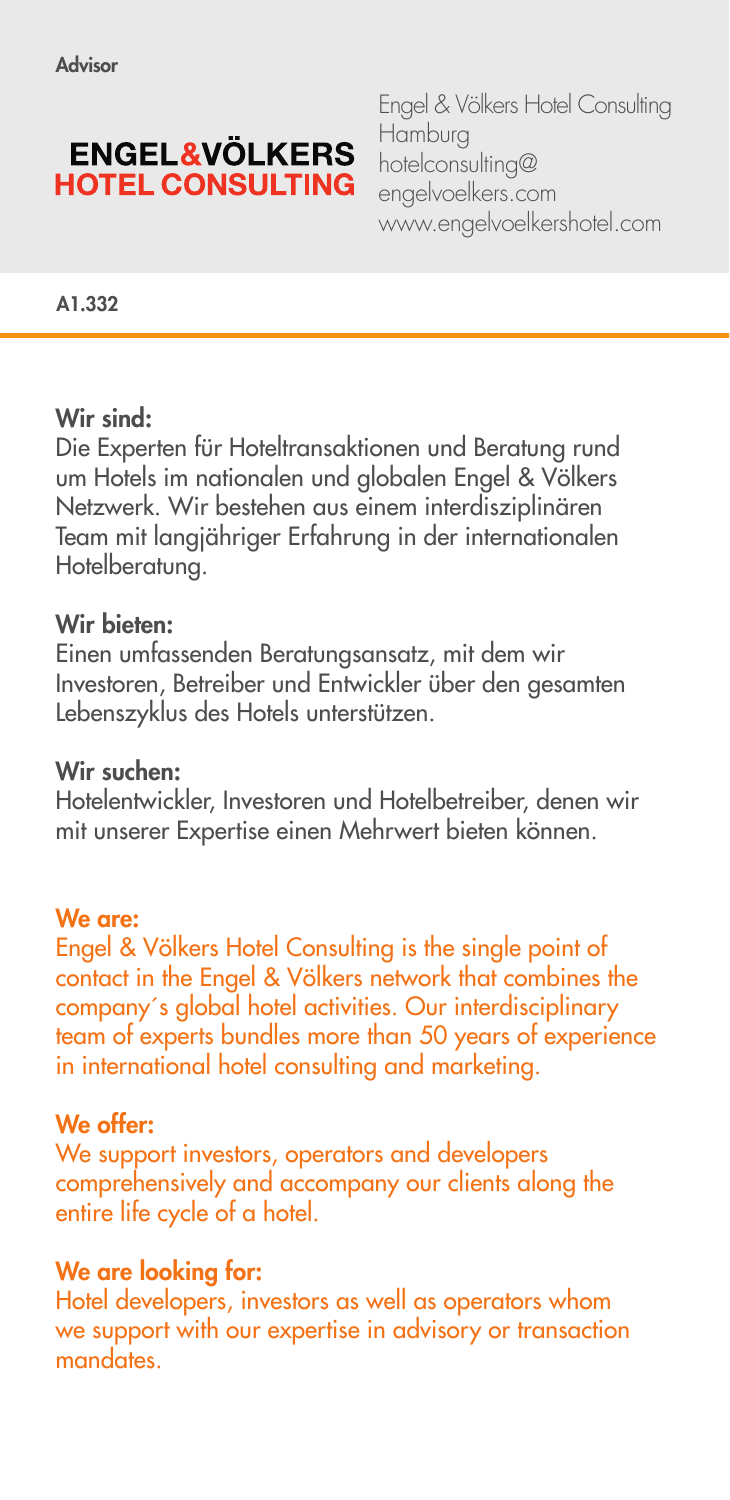**Operator** 



Gorgeous Smiling Hotels Munich info@gsh-hotels.com www.gsh-hotels.com/development

A1.034

#### Wir sind:

Ein Multi-Brand-Operator der internationalen Hotellerie mit aktuell mehr als 90 Objekten in der Deutschland, den Niederlanden, Österreich und der Schweiz. Die Gorgeous Smiling Hotels GmbH ist Franchisepartner global agierender Hotelgruppen sowie Betreiber unterschiedlicher Eigenmarken.

#### Wir bieten:

Das gesamte Spektrum der Hotellerie von Development und Finanzierung bis zur operativen Umsetzung.

#### Wir suchen:

Attraktive Standorte (Neubau/Bestandshäuser), Kontakt zu Investoren/Entwicklern.

#### We are:

A multi-brand operator in the international hotel industry with a current portfolio of more than 90 properties in Germany, the Netherlands, Austria and Switzerland. Gorgeous Smiling Hotels GmbH is a franchise partner of global hotel groups and operator of various own brands.

# We offer:

The full spectrum of the hotel industry from development and finance through to operational implementation.

# We are looking for:

Attractive locations (new construction/existing properties), contact with investors/developers.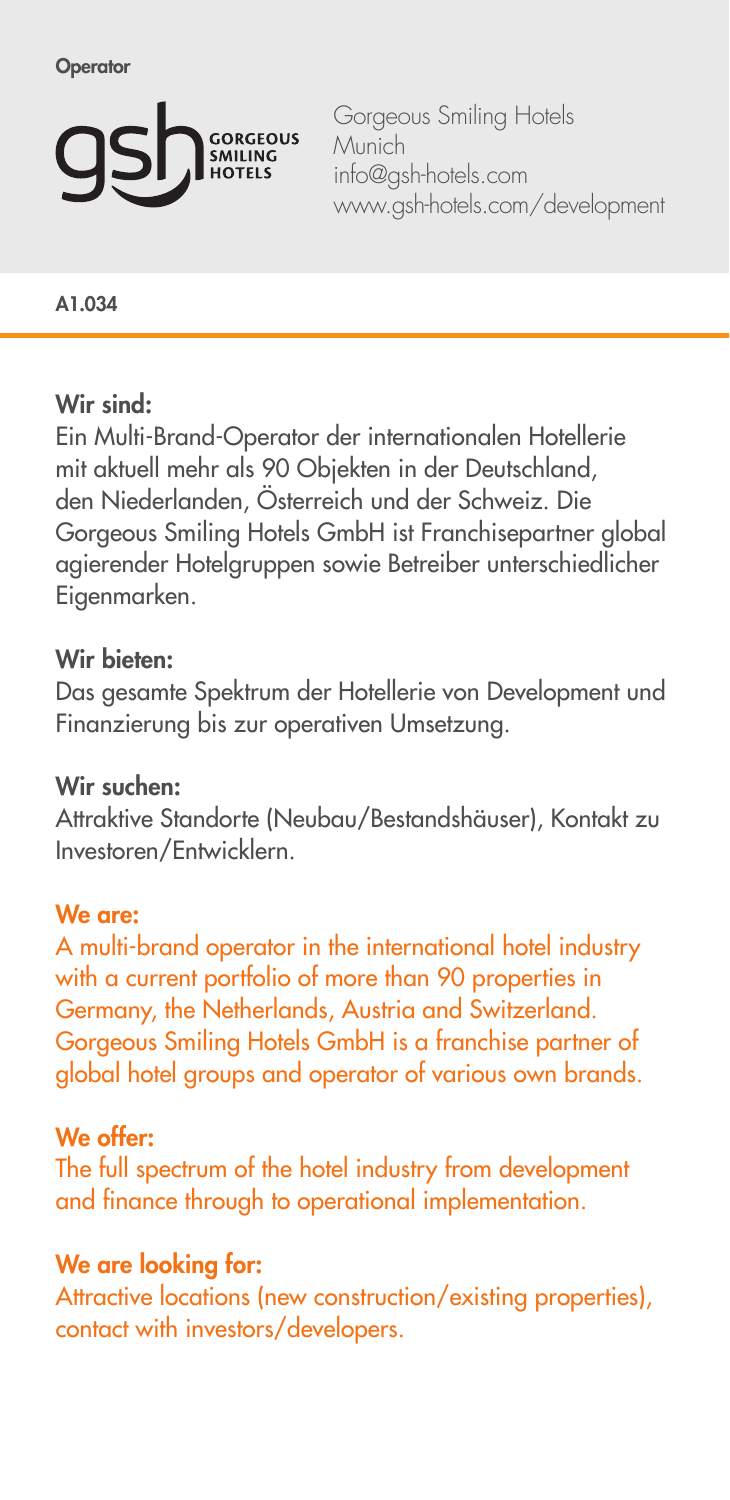

Falkensteiner Hotels & Residences Vienna development@fmtg.com www.fmtg.com

A1.332

Wir sind: Die Falkensteiner Michaeler Tourism Group (FMTG) führt im eigenen Namen und für Dritte aktuell 30 Hotelbetriebe und Apartment-Residenzen (4- und 5-Sterne) sowie einen Premium-Campingplatz unter der Marke Falkensteiner Hotels & Residences in sieben europäischen Ländern (Österreich, Südtirol/Italien, Slowakei, Tschechien, Kroatien, Serbien und Montenegro).

Wir bieten: Neben Managementverträgen kommen auch langfristige Mietverträge und in Einzelfällen auch Direktinvestitionen in Betracht.

Wir suchen: FMTG ist weiterhin auf Expansionskurs mit Prioritäten in Deutschland, Griechenland, Italien, Österreich, Ex-Jugoslawien, Slowakei, Tschechien und Ungarn. Gesucht werden Bestandsobjekte und Projektentwicklungen. Bevorzugte Objekte umfassen zumindest 100 Zimmer bzw. Bruttogeschoßflächen (BGF) von rd. 10.000 m² in der 4- und 5-Sterne-Kategorie. Daneben ist FMTG auch an Übernahmen bestehender Campingplätze sowie Grundstücken für Campingplatz-Entwicklungen interessiert.

We are: The Falkensteiner Michaeler Tourism Group (FMTG) currently manages 30 hotels properties and apartment complexes (4- and 5-stars) as well as a premium camping resort in seven European countries (Austria, South Tyrol/Italy, Slovakia, Czech Republic, Croatia, Serbia and Montenegro) under the brand Falkensteiner Hotels & Residences.

We offer: In addition to management contracts and long term leases, under certain conditions direct investment are also possible.

We are looking for: FMTG continues to expand with a focus on Germany, Greece, Italy, Austria, former Yugoslavia, Slovakia, Czech Republic and Hungary. We are looking for existing properties and project developments. Preferred assets feature at least 100 rooms and a gross floor area (GFA) of about 10,000 sqm in the 4- and 5-star category. Furthermore, FMTG is interested in the acquisition of existing campings and suitable landplots for campsite development.

 $\overline{\mathcal{E}}$ 

**p**<br>Partners and strategic event partners.

i<br>I  $\mathbf{r}$  $\overline{\mathcal{E}}$ r<sub>ed</sub>  $\mathcal I$ l<br>Hinter Englisch.  $\zeta$  $\overline{\phantom{a}}$ i<br>I  $\overline{a}$  $\overline{\mathcal{E}}$ l, **N**  $\mathbf{i}$  $\mathbf{i}$  $\overline{\phantom{a}}$ subscription-based online magazine with  $\mathbf{r}$  $\mathcal{L}_{\mathcal{L}_{\mathcal{L}}}$ stands and networking events at Expo Real  $\prime$ t<br>1 HR.  $\overline{\phantom{a}}$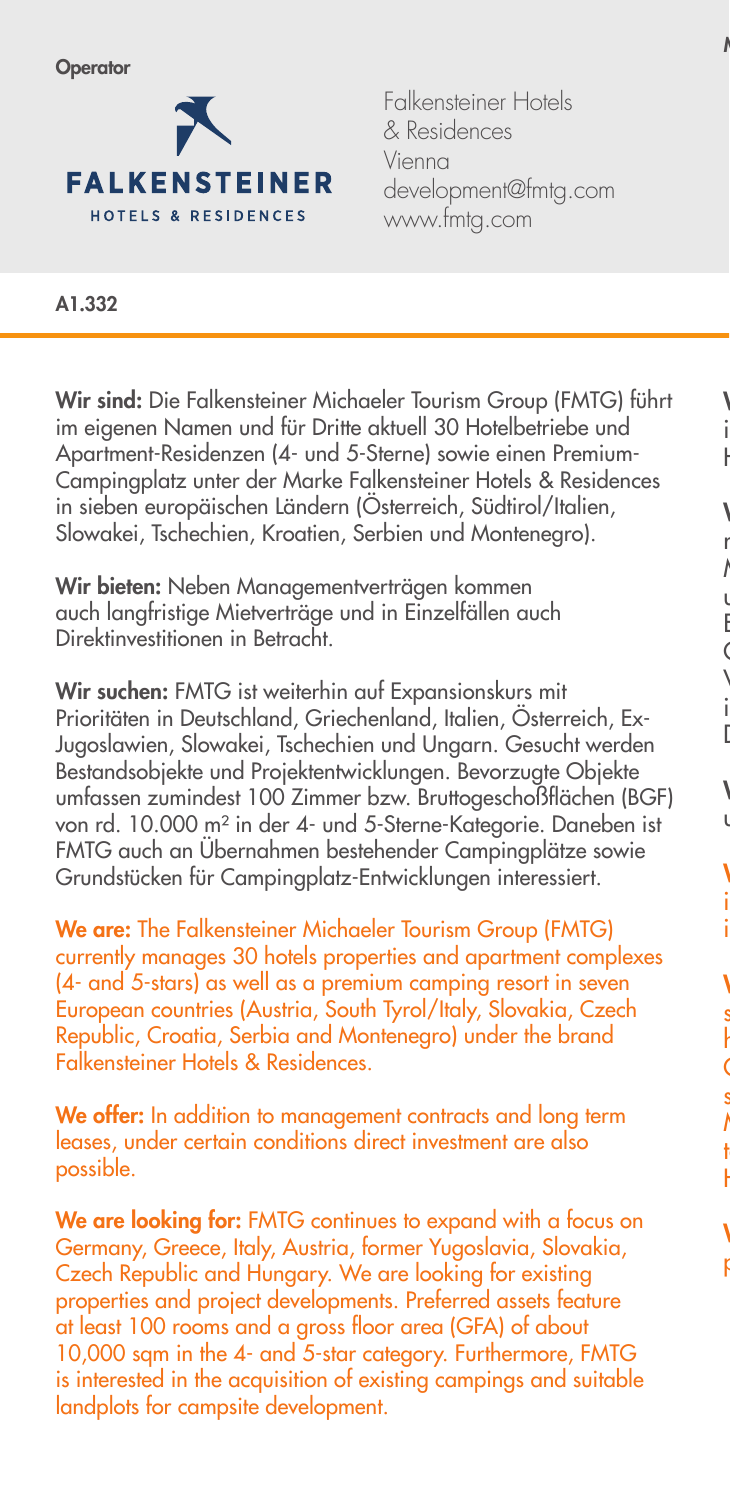

HospitalityInside GmbH Augsburg office@hospitalityInside.com

A1.332 / A1.034

Wir sind: HospitalityInside ist ein interaktives Informationsnetzwerk für das Hotelmanagement in 20 Ländern.

Wir bieten: Ein wöchentliches, rein redaktionelles, Abo-basiertes Online-Magazin mit brandaktuellen Nachrichten und Hintergrund-Informationen in Deutsch & Englisch.

Gemeinschaftsstände und Netzwerk-Veranstaltungen auf der Expo Real. Jährlicher, interdisziplinärer HITT Think Tank zur Digitalisierung, Nachhaltigkeit und HR.

Wir suchen: Abonnenten, Content-Partner und strategische Event-Partner.

We are: HospitalityInside is an interactive information network for the hotel management in 20 countries.

We offer: Weekly, purely editorial, subscription-based online magazine with hot news and background information, in German & English. World of Hospitality joint stands and networking events at Expo Real Munich. Annual interdisciplinary HITT think tank about digitalisation, sustainability and HR.

We are looking for: Subscribers, content partners and strategic event partners.

www.hospitalityInside.com

www.hitt.world

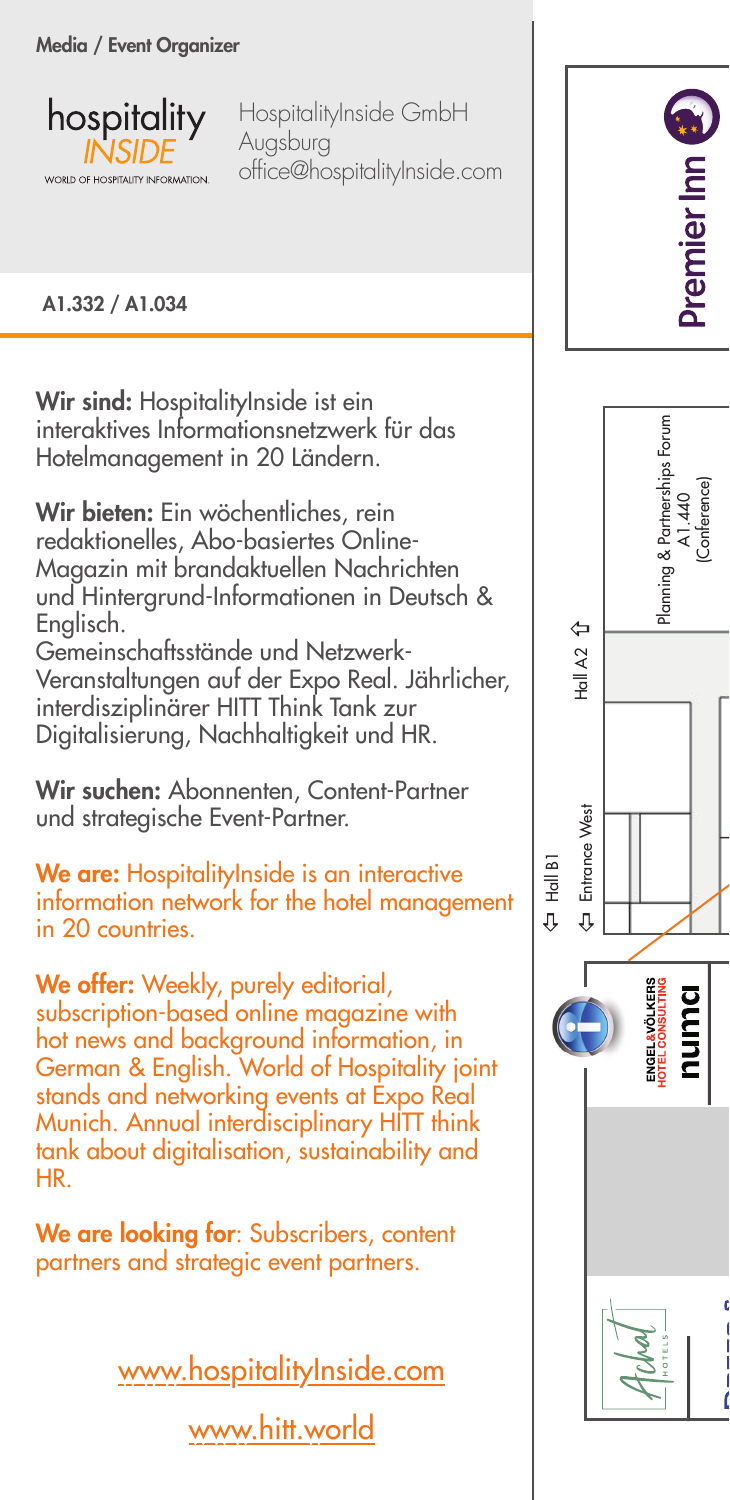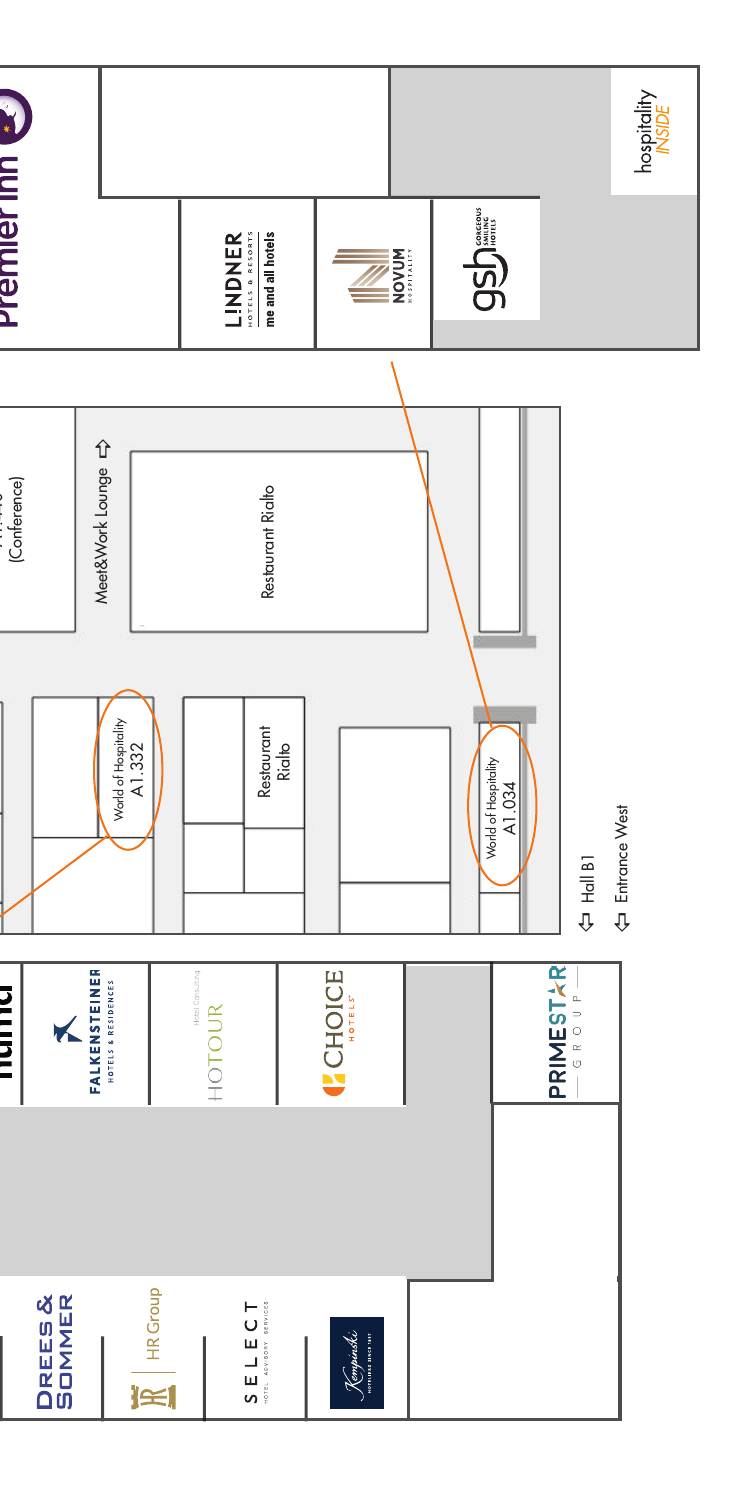Advisor

Hotel Consulting

**HOTOUR** 

HOTOUR Hotel Consulting Frankfurt am Main info@hotour.de www.hotour.de

A1.332

Wir sind: Eine der führenden Beratungsgesellschaften spezialisiert auf Hotelimmobilien in Deutschland und Europa, seit 50 Jahren am Markt, mit Betreuung von etwa 120 bis 150 Mandaten p.a.

Wir bieten: Asset Management Beratung, Transaktionsund Finanzierungsberatung, Commercial Due Diligence, Betreiber- und Investorensuche, Finanzierungsgutachten, Markt- und Standortanalysen, Wertgutachten, Sanierungsgutachten, Machbarkeitsanalysen, Planungs- und Baubegleitung, Investitionskostenberechnung.

Wir suchen: Investoren, Eigentümer, Projektentwickler, Betreiber und Kommunen, die hotelfachliche Beratung bei ihren Hotelprojekten oder –portfolios benötigen.

We are: One of the leading consulting companies specializing in hotel real estate in Germany and Europe, on the market for 50 years, with support for around 120 to 150 mandates p.a.

We offer: Advisory in Asset Management as well as transaction and financing, Commercial Due Diligence, operator and investor search, financing reports, market and location analyzes, appraisals, renovation reports, feasibility studies, planning and construction support, investment cost calculation.

We are looking for: Investors, owners, project developers, operators and municipalities who need hotel-specific advice on their hotel projects or hotel portfolios.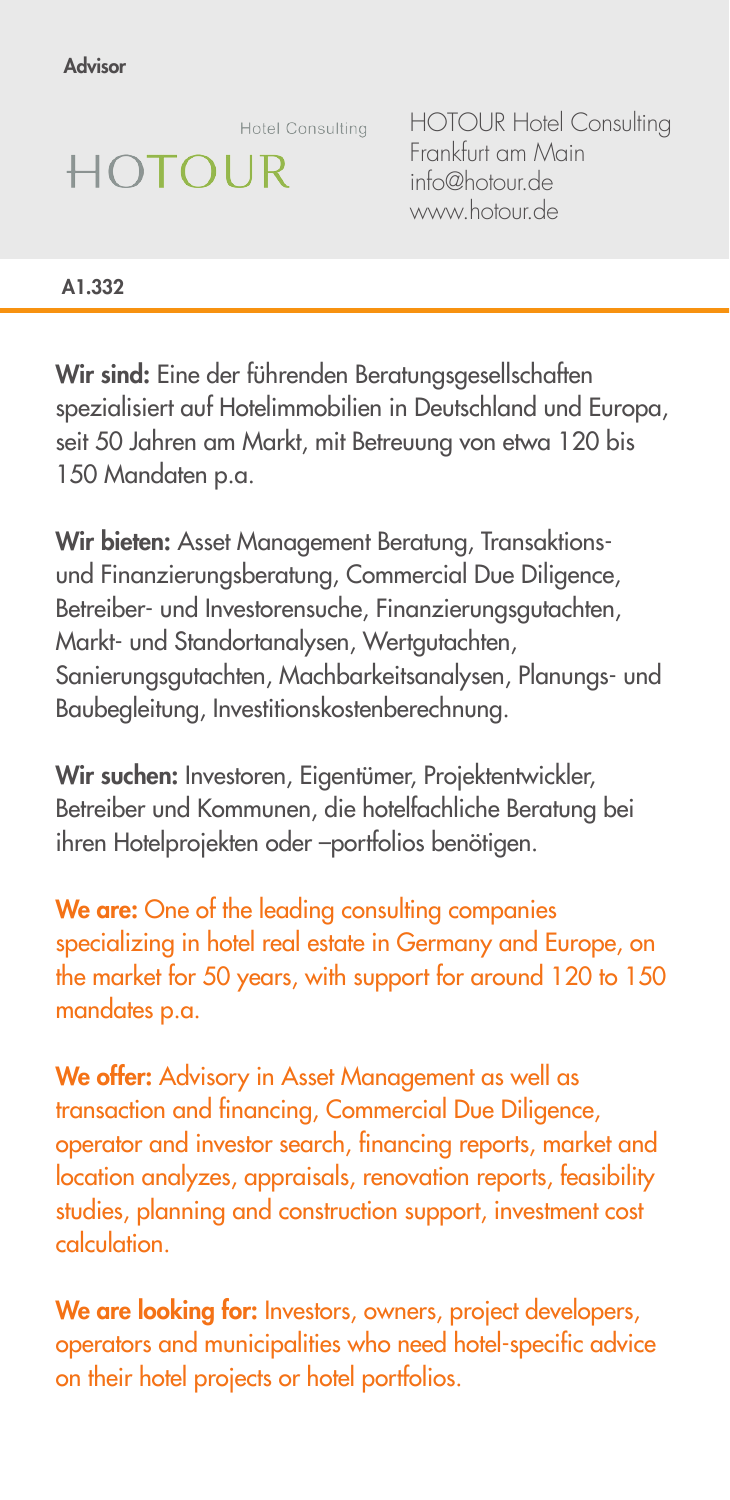



HR Group Berlin info@hrg-hotels.de www.hrg-hotels.de

A1.332

# Wir sind:

Einer der führenden multi-brand Betreiber in Mitteleuropa. Mit 77 Hotels in über 30 Städten streben wir die Expansion weiter an.

# Wir bieten:

Eine zuverlässige und langjährige Zusammenarbeit mit einem bonitätsstarken Partner, der für jedes Asset die richtige Hotellösung findet!

#### Wir suchen:

Stadt- und Businesshotels in internationalen und nationalen Städten sowie Resorts in führenden Freizeitdestinationen.

# We are:

One of the leading multi-brand operators in Central Europe. With 77 hotels in over 30 cities, we continue to strive for expansion.

# We offer:

A reliable and long-term cooperation with a creditworthy partner who finds the right hotel solution for every asset!

# We are looking for:

City and business hotels in international and national cities as well as resorts in leading leisure destinations.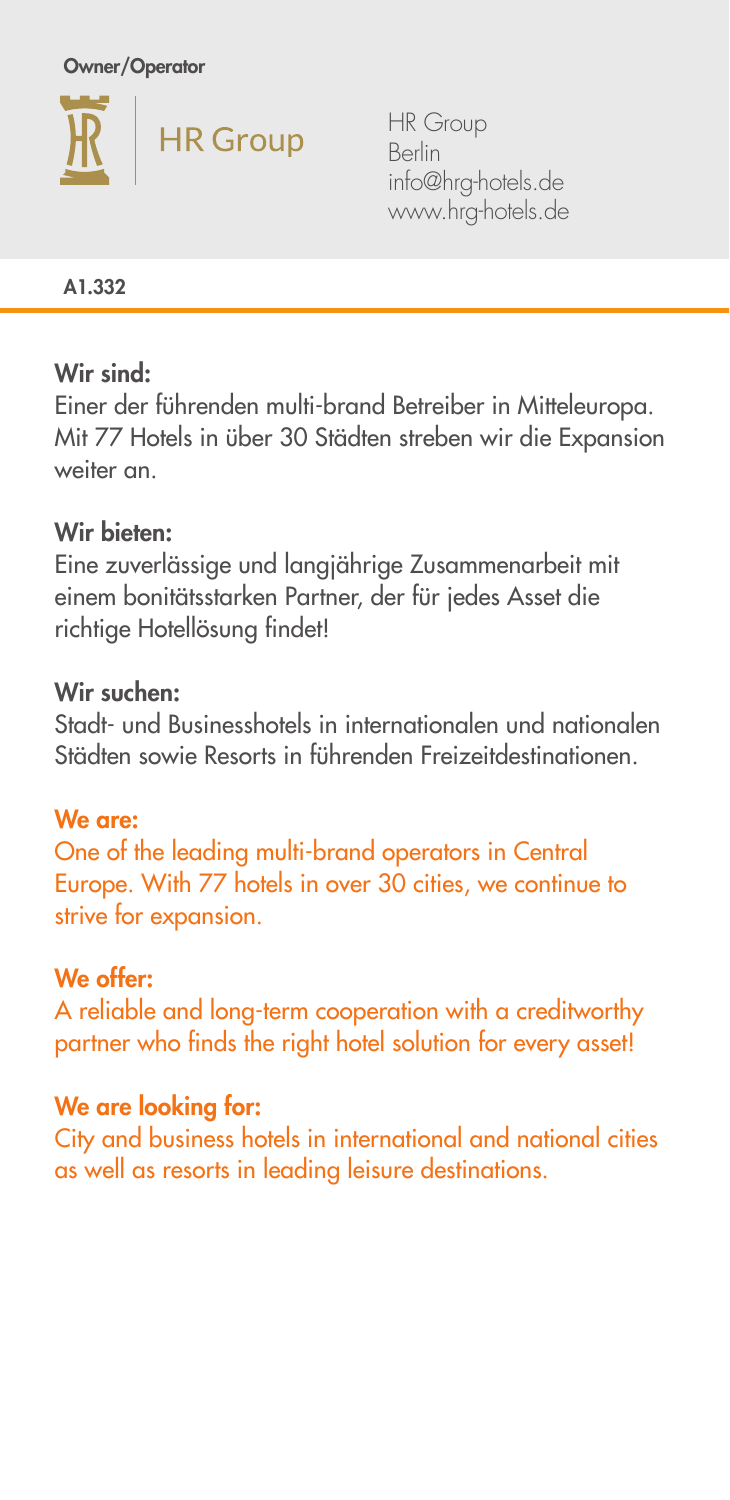#### **Operator**



Kempinski Hotels Geneva www.kempinski.com info.development@kempinski.com

A1.332

#### Wir sind:

Kempinski Hotels ist die älteste Luxushotelgruppe Europas und betreibt derzeit 79 Hotels in 34 Ländern, in Schlüsseldestinationen, Hauptstädten und exklusiven Resorts.

#### Wir bieten:

Starke Markenbekanntheit, operatives Know-how für exzellente Leistung, weltweites Vertriebsnetz und herausragende Qualität.

#### Wir suchen:

Historische Grandhotels, moderne Lifestyle-Stadthotels, exklusive Resorts und luxuriöse Residenzen mit individuellem Charakter.

# We are:

Kempinski Hotels is Europe's oldest luxury hotel group and manages a portfolio of 79 hotels in 34 countries, in gateway destinations, major capitals and exclusive resorts.

# We offer:

Strong brand recognition, operating expertise driving excellent performance, worldwide distribution network and outstanding quality.

# We are looking for:

Historic landmark properties, urban lifestyle hotels, outstanding resorts and luxurious residences of individual character.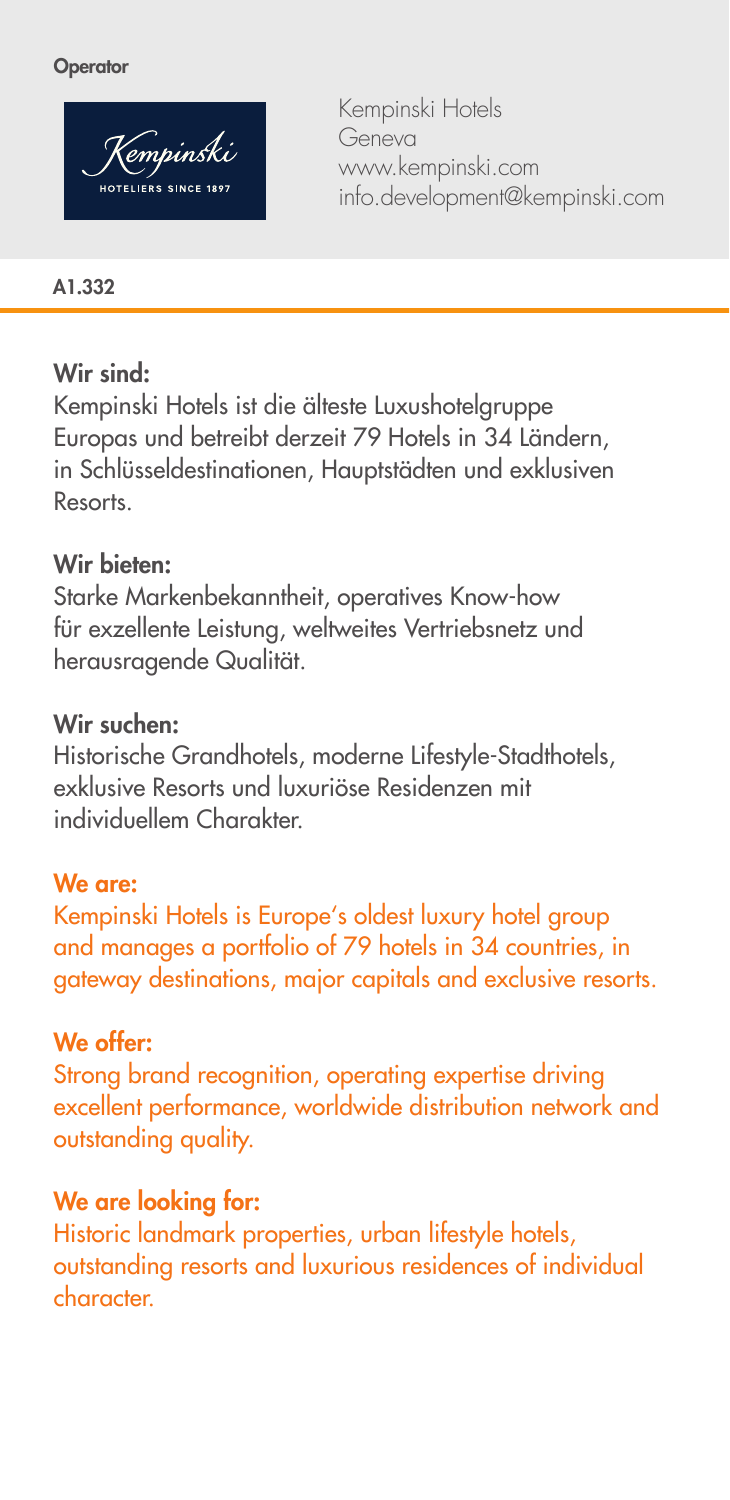

# me and all hotels

#### A1.034

#### Wir sind:

Ein mittelständisches Familienunternehmen mit über 50 Jahren Erfahrung und betreiben fast 40 Hotels in Deutschland und Europa mit den Marken Lindner Hotels & Resorts und me and all hotels. Individualität, Digitalisierung und Nachhaltigkeit stehen bei uns im Vordergrund.

#### Wir bieten:

Die gesamte Wertschöpfungskette des Hoteldevelopments und des Hotelbetriebes mit modernsten Methoden.

#### Wir suchen:

Hotelimmobilien ab 50 Zimmern in urbanen Lagen von Städten ab 100.000 Einwohnern und in europäischen Großstädten sowie Resortstandorte an der Nord- und Ostsee und auf den Balearen als Invest, Pacht, Management oder Franchise.

# We are:

A medium-sized, family-run company with almost 40 hotels in Germany and Europe with the brands Lindner Hotels & Resorts and me and all hotels. Individuality, digitalisation and sustainability are at the forefront of our business.

# We offer:

The entire value chain of hotel development and later hotel operations with the most professional methods.

# We are looking for:

Hotel properties in urban locations of the economic metropolises and major cities of Europe on the North Sea and Baltic Sea and on the Balearic Islands from 50 rooms as an investment, lease, management or franchise.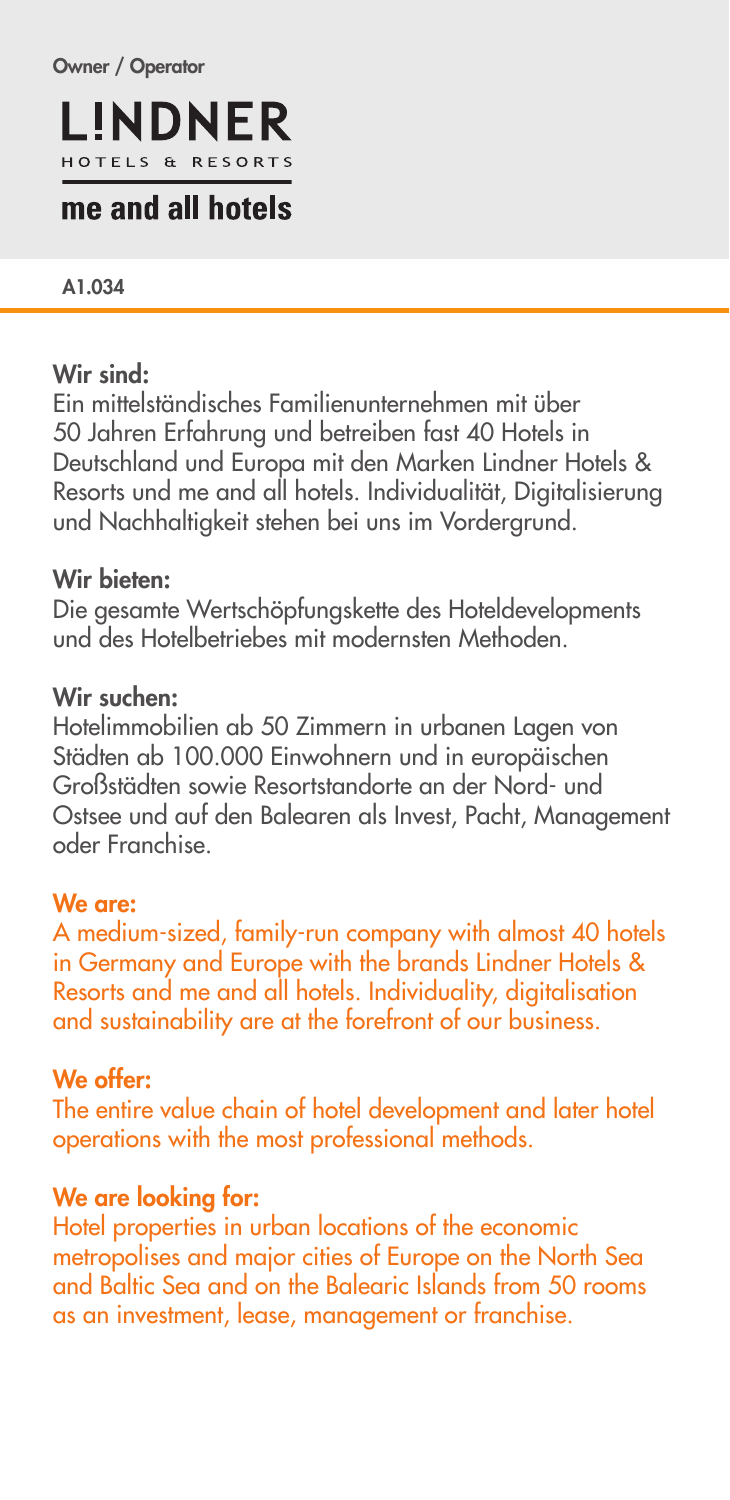

NOVUM Hospitality Business Development Hamburg Mr. Hamid Rahmati expansion@novum-hospitality.com

A1.034

Wir sind: Eine der größten familiengeführten Hotelgruppen Deutschlands. Mit über 30-jähriger Branchenerfahrung und mehr als 150 Hotels an über 60 Standorten in Europa sind wir Spezialisten, wenn es um das Betreiben von Hotels und die zugehörige Projektplanung geht. Treugast Investment Rating: 'AA'.

Wir bieten: Langjährige Branchenerfahrung, fünf starke Eigenmarken, professionellen Hotelbetrieb, in-house Projektmanagement und Interior-Design-Spezialisten, kompetentes Asset Management, maximale Flexibilität bei hoher Exit-Fähigkeit, Deal-Sourcing mit der eigenen Expansionsabteilung, gemeinsame Planung und Projektsteuerung, starke Bonität mit hohem Finanzund Investmentranking

Wir suchen: Objekte in bester Innenstadtlage, 3.000 – 12.000 qm BGF, Neubau oder konvertierte Immobilien, flexible Zimmergrößen und –schnitte, geringe Anforderungen an Visibility, Integration in Mixed-Use Konzepte, die Perspektive zum erfolgreichen Aufbau langjähriger Projektpartnerschaften

We are: One of the largest family-run hotel groups in Germany. With over 30 years of experience in the industry and more than 150 hotels at over 60 locations in Europe, we are specialists when it comes to operating hotels and the associated project planning. Treugast Investment Ranking , AA'.

We offer: Many years of industry experience, five strong own brands, professional hotel operations, in-house project management and interior design specialists, competent asset management, maximum flexibility with a high exit capability, deal sourcing with our own expansion department, joint planning and project control, strong credit rating with high financial and investment ranking.

We are looking for: properties in prime city centre locations, 3,000 - 12,000 sqm GFA, new build or converted properties, flexible room sizes and layouts, low visibility requirements, integration into mixed-use concepts, the prospect of successfully building long-term project partnerships.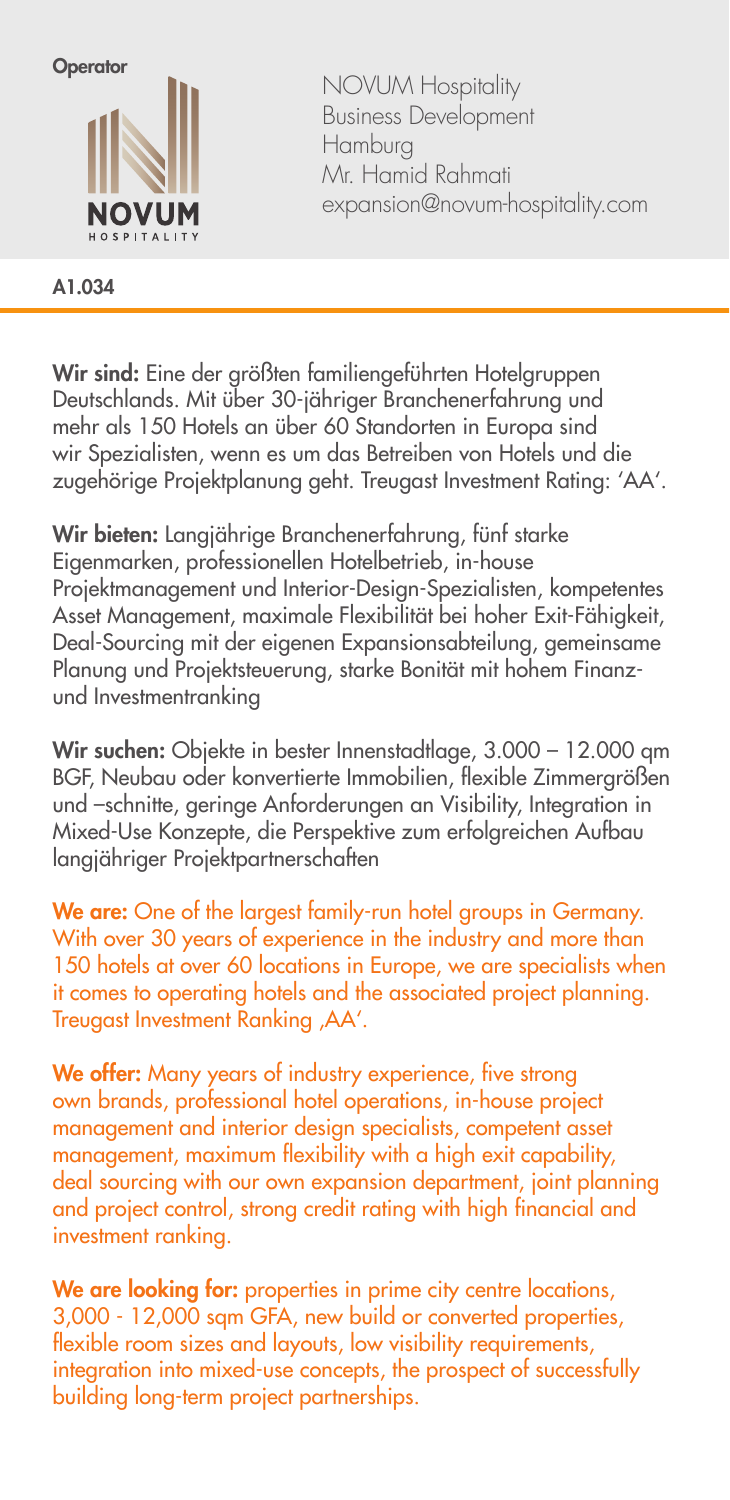# numa

numa group Berlin www.numastays.com info@numastays.com

A1.332

# Wir sind:

Führender Technologie-Anbieter bei Kurzzeitvermietungen und Treiber der neuen Assetklasse Commercial Living.

# Wir bieten:

Neue Technologielösungen für die Immobilienbranche mit Fokus auf Hotels und Apartment-Vermietungen zur Automatisierung der Betriebsprozesse mit Einsparungen bis zu 60%.

#### Wir suchen:

Serviced Apartment- und Hotelentwickler, -investoren, -eigentümer, -pächter, -betreiber, Franchisenehmer.

# We are:

Leading technology provider in short-term rentals and driver of the new asset class Commercial Living.

# We offer:

New technology solutions for the real estate industry focused on hotels and apartment rentals to automate operational processes with savings up to 60%.

# We are looking for:

Serviced apartment and hotel developers, -investors, -owners, -tenants, -operators, franchisees.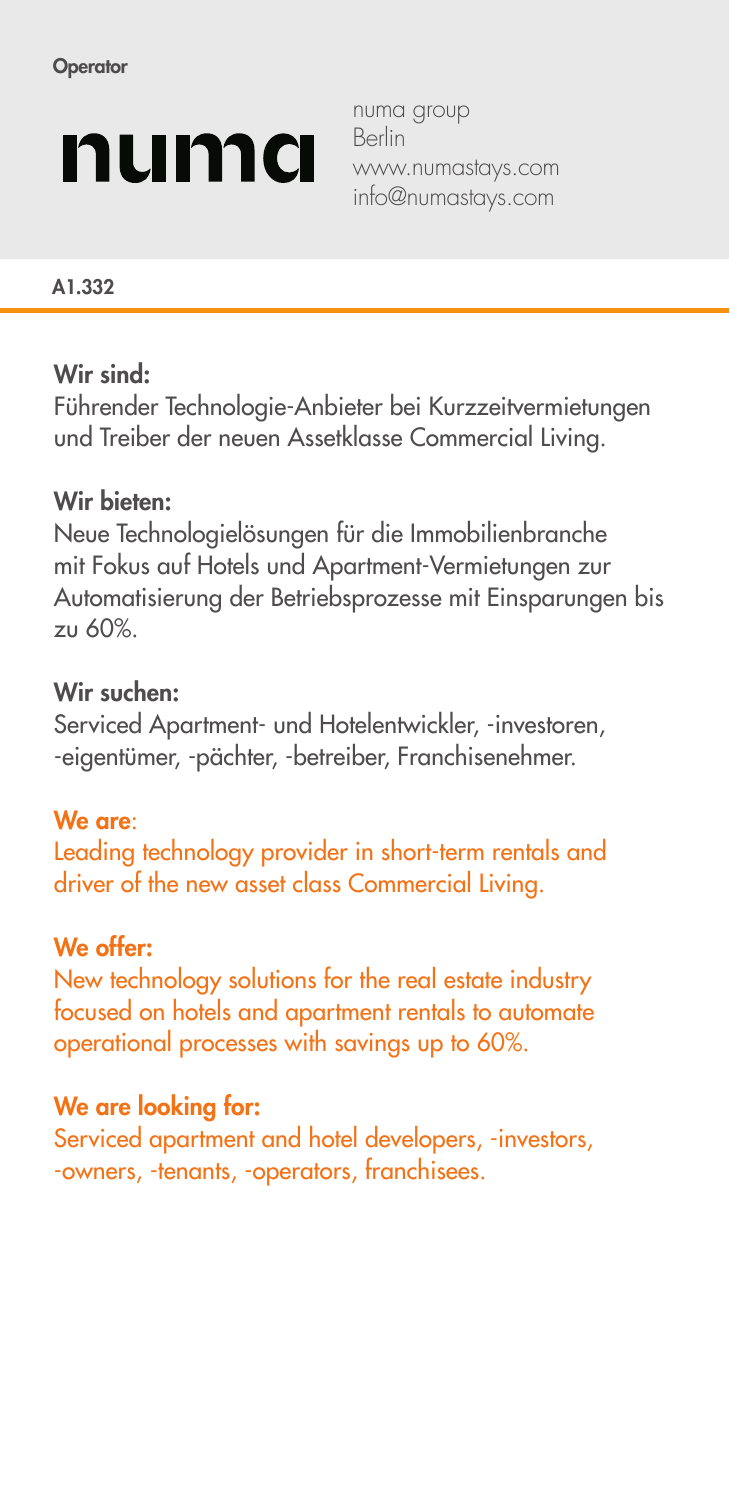

Premier Inn Frankfurt am Main www.whitbread.com development.germany@ whitbread.com

#### A1.034

Wir sind: Premier Inn ist Hotelinvestor, Eigentümer sowie Betreiber von rund 30 Hotels in Deutschland und über 800 Hotels in Großbritannien, die sich zum größeren Teil in Besitz und zum Teil in Pacht befinden. Wir bieten ein Premium-Produkt zu Economy-Preisen in Top Lagen. Premier Inn, Markführer im Budget-Segment in Großbritannien, gehört zum traditionsreichen Hospitality-Unternehmen Whitbread PLC.

Wir bieten: Solide und starke Eigenkapitalbasis für Ankäufe von Grundstücken und Immobilien, Langfristige Miet-/Pachtverträge, umfassende Immobilienkompetenz als Entwickler, Bestandshalter und Betreiber (Owner/Operator).

Wir suchen: Bebaute oder unbebaute Grundstücke zum Kauf (bevorzugt) oder zur Pacht mit einer BGF zwischen 4.500 m² und 12.000 m²in A,B oder C Städte, zum Beispiel zentrale Innenstadtlagen, Messegelände, Dienstleistungs- und Büroquartiere, Verkehrsknotenpunkte; Turnkey-Hotelprojekte entsprechend unserer Baubeschreibung; Hoteldevelopments zur Miete/Pacht; Leerstehende bzw. betreiberfreie Konversionsobjekte oder Mischnutzungskomplexe.

We are: Premier Inn is a hotel investor, owner as well as operator of around 30 hotels in Germany and over 800 hotels in the UK, mostly owned and partly leased. We offer a premium product at economy prices in prime locations. Premier Inn, market leader in the budget segment in the UK, is part of the long-established hospitality company Whitbread PLC.

We offer: Solid and strong equity base for land and property acquisitions, Long term leases/tenancies, Extensive property expertise as developer, portfolio holder and operator (owner/operator).

We are looking for: Developed or undeveloped land for purchase (preferred) or lease with a gross floor area between 4,500 m² and 12,000 m²in A,B or C cities, for example central city centre locations, exhibition centres, service and office districts, transport hubs; Turnkey hotel projects according to our construction description; Hotel developments for rent/lease; Vacant or operator-free conversion properties or mixed-use complexes.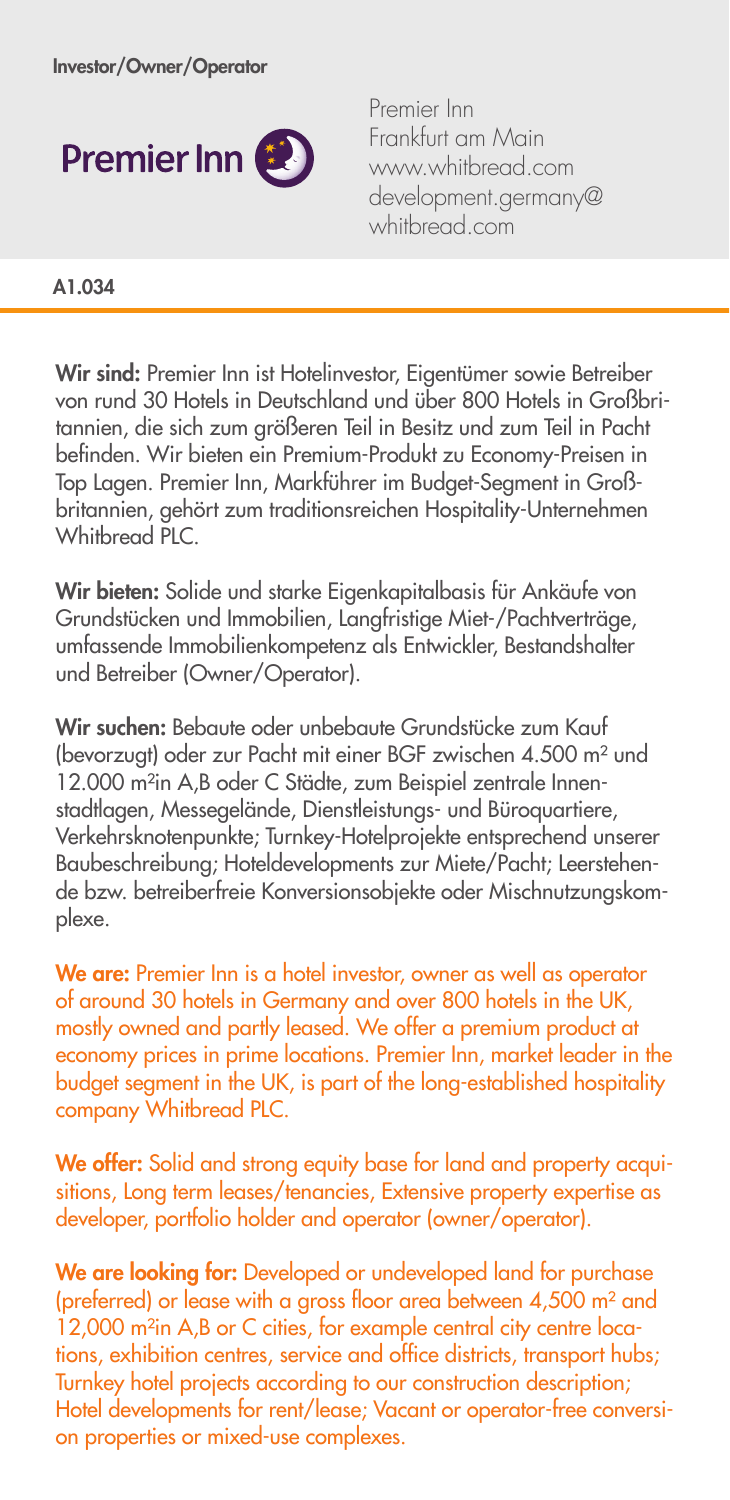

PRIMESTAR Group Berlin www.primestar-hotels.com info@primestar-hotels.com

#### A1.332

#### Wir sind:

Ein wachstumsorientierter Hotelbetreiber mit derzeit 14 Hotels (3.334 Zimmern) in deutschen Metropolen. Die Hotels werden im Franchise unter 4 internationalen Marken geführt. 2021 Launch der Eigenmarke mit Fokus auf Longstay und Workspaces.

#### Wir bieten:

Eine moderne, solide, vertrauensstarke und bonitätsstarke Partnerschaft für eine langfristige Zusammenarbeit.

#### Wir suchen:

Kauf/Pacht von Neubauten und von Bestandshotels, ab 80 Zimmern, zentrale Lage in den Top 20 Metropolen Deutschlands und Großbritanniens, sowie in Wien und Graz.

#### We are:

A growth-orientated hotel operator with 14 hotels (3,334 rooms) in major German cities. Our hotels are operated under 4 international brands. Our new brand with focus on longstay and work spaces will be launched in 2021.

#### We offer:

A modern, reliable and trustworthy partnership for a longterm collaboration.

#### We are looking for:

Purchase / lease opportunities for new hotel buildings / existing hotels, 80+ rooms, central location in German and UK Top 20 cities, Vienna and Graz.